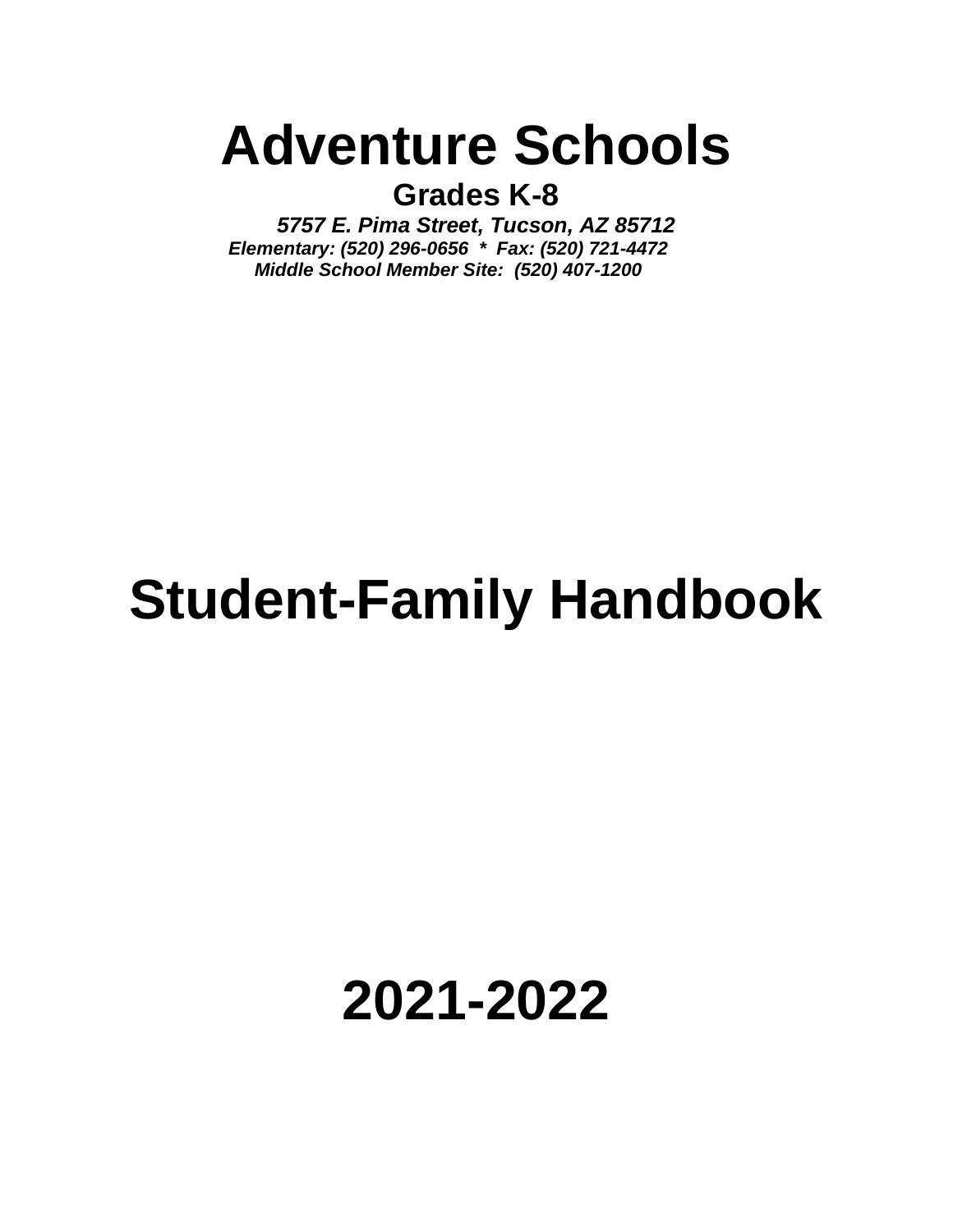This handbook is a work in progress. The policies included in this handbook are subject to change as school officials deem appropriate and necessary. From time to time, you may receive notice of new or modified policies, procedures or programs. You are responsible to keep you handbook up to date.

#### *PHILOSOPHY*

Our program and facilities adhere to the highest quality standards for education and environment as governed by the regulations and principles of all applicable local, state and federal agencies.

We feel that every child is special and unique. With a low student/teacher ratio, our program provides "hands-on", center-based daily activities, which give each child the opportunity to grow and succeed.

Our intention is that each of our students be prepared to attend college. To this end, our singular goal is to have each student proficient or exceeding in reading, writing and mathematics. We hold our students, our parents and our staff to high expectations and accept no excuses for failure. Positive and Active participation in learning activities is critical to creating and maintaining a safe and effective learning environment for your child, as well as their classmates. Students must participate and follow the teacher's instruction in an effort to ensure maximum learning for all students involved. Students are expected to comply with all teacher directions and requests regarding participation in learning activities. Refusing or defiant behavior reduces valuable learning time for all students.

#### *MISSION STATEMENT*

Adventure Schools maintains and nurtures an educational environment where all stakeholders (students, families and staff) recognize and build on their strengths.

#### *ACCIDENTS*

If a serious injury occurs on the school grounds, parents will be notified and asked to pick up the child from school for personal observation or examination by the family physician. This policy applies to any head injury, as the brain is a soft and delicate organ. A hard blow to the head can injure the brain or spinal cord even when there are no visible signs of trauma to the scalp or face. That is why all head injuries are considered serious and should be assessed by your doctor or the nearest hospital emergency department. Parents will be promptly notified of other injuries as well. In the event that the parents cannot be reached, the student will be released to the person named on the emergency card. It is critical that the emergency card be completed and *up-todate*.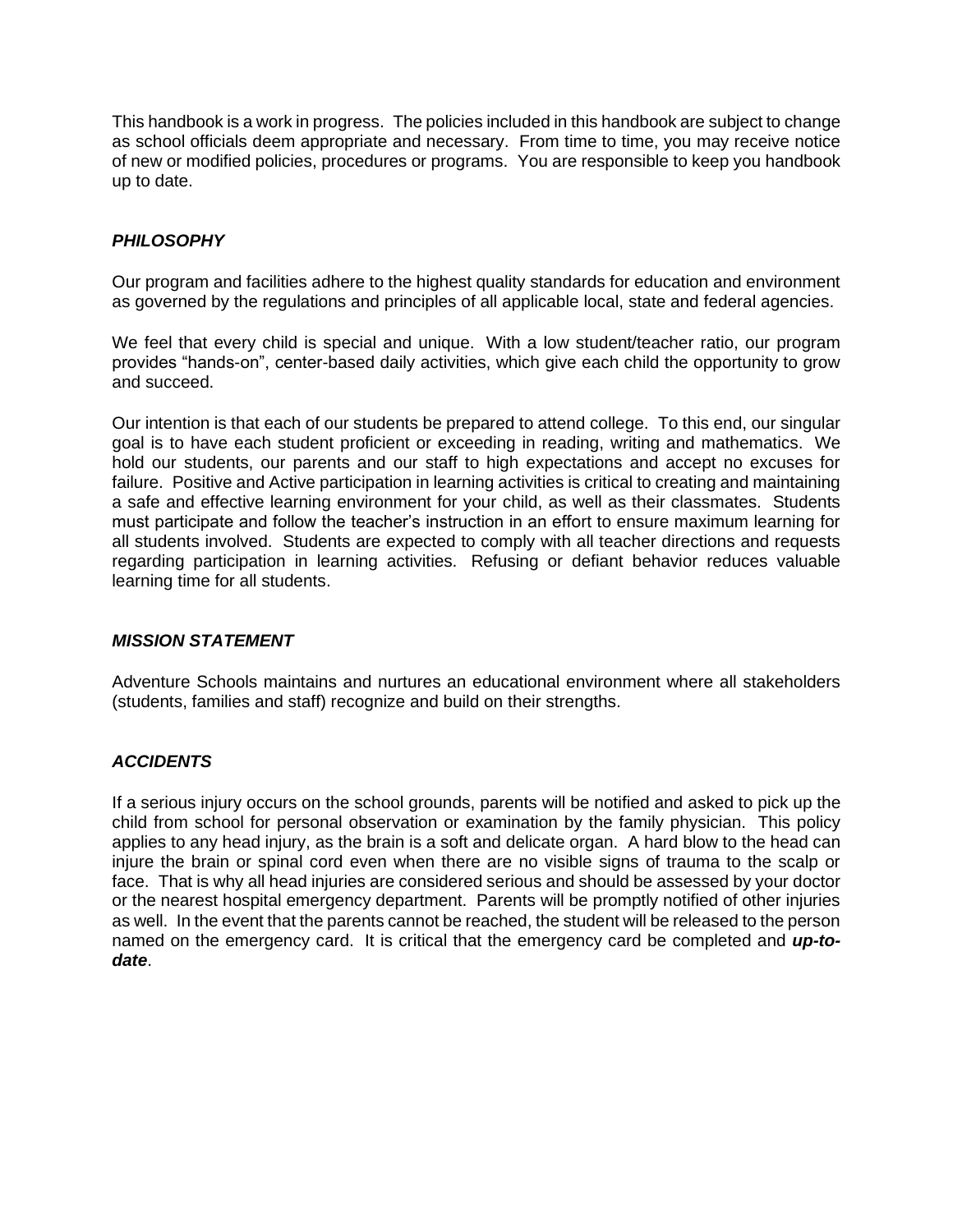#### *ADMISSION*

Adventures Schools offers a full day Kindergarten program, as well as learning for students in grades  $1 - 8$ <sup>th</sup>. Admission is not based on ethnicity, national origin, gender, income level, disabling condition, proficiency in the English language or athletic ability. The Arizona Department of Education requires that Pursuant to A.R.S. §15-828,a certified copy of your child's Birth Certificate or other reliable proof of identity and age (including Baptismal Certificate, application for Social Security Number or original copy of school registration records and an affidavit explaining the inability to provide a copy of Birth Certificate) OR a letter from the authorized representative of an agency having custody of the pupil pursuant to Title 8, Chapter 3 certifying that the pupil has been placed in custody of the agency as prescribed by law. Immunization records and proof of Arizona Residency must also be provided for admission.

#### *ATTENDANCE*

Adventure Schools require students to be at school daily, on time. Attendance policy is based on state law and requirements and will be followed by the school. The law requires children between the ages of 6 and 16 to attend school during the hours a school is in session. Attendance is mandatory, being necessary for instruction and achievement as determined by the education standards of Arizona.

By law, Arizona Revised Statute §15-803, excessive absences are those that exceed 10% of the attendance days for instruction. Students may be administratively withdrawn from school due to excessive absences. Per law, students who are absent for 10 consecutive days, regardless of the reason, are required to be withdrawn from school.

If your child will not be in school or will be arriving late, it is required that you call and inform the school your child will not be in school or will be late prior to school starting.

#### **MASK POLICY**

Adventure Schools will provide a safe and healthy environment for all students and staff. To ensure the health and safety of students and staff, we are strongly recommending that all students and visitors to the school wear a mask, however at this time they are not mandatory. We have had many cute child appropriate masks, as well as some adult masks donated to the school. If you would like a mask or would like your child to have a mask, please let the school know and we will be happy to supply them.

This policy may change based on state and local authority and/or policies.

#### *GRADES*

The codes for marking the grading section (for Language Arts, Mathematics, Science, Social Studies and Specials) are as follows: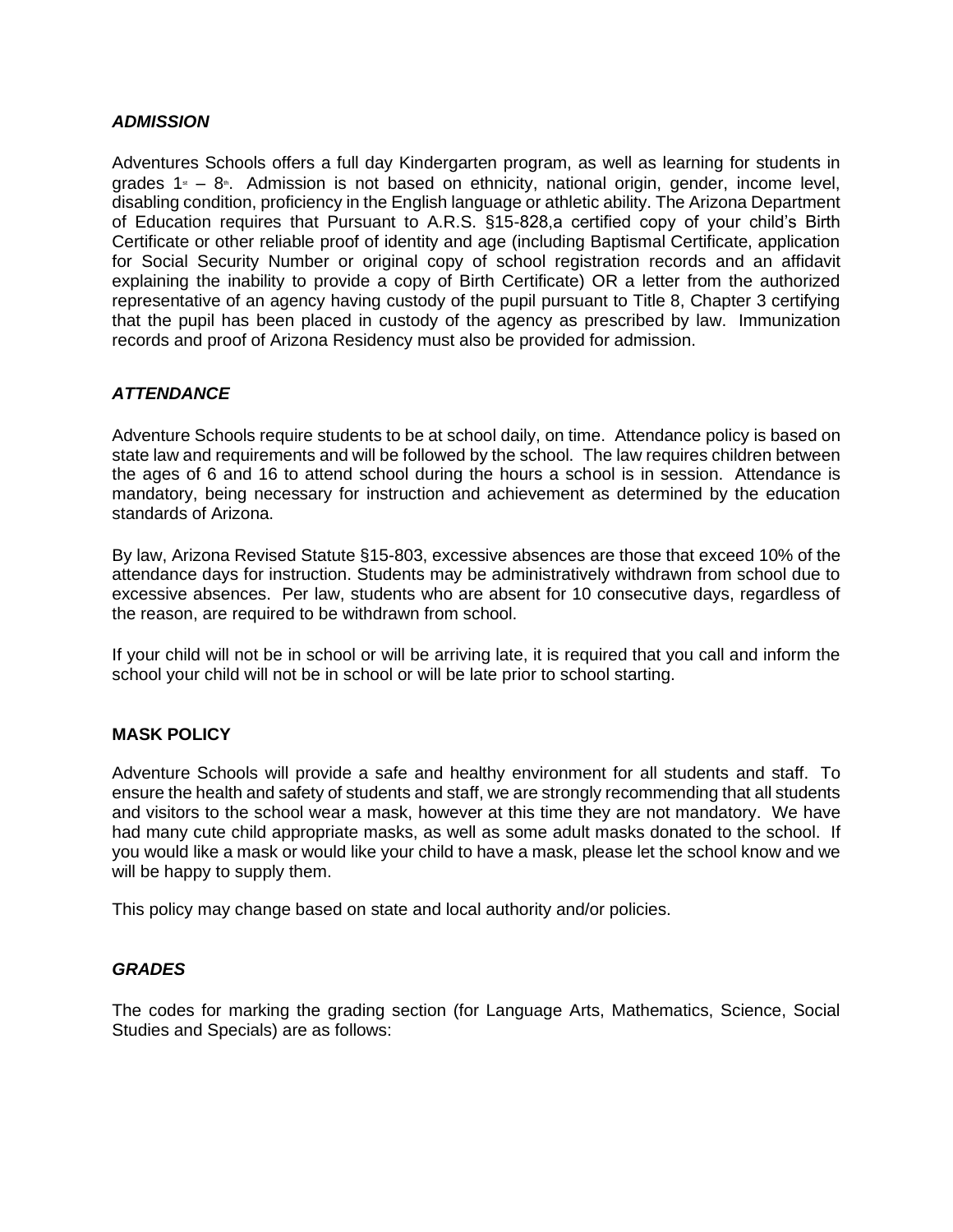- **A = Outstanding Achievement.** The student has mastered the objectives in the subject area, shows initiative, applies knowledge gained to new situations and accepts responsibility for learning. The students scored an average of 90%-100% on all relevant assessments.
- **B = Above Average (high) Achievement.** The student has mastered most of the objectives in the subject area, is above average in initiative, application of knowledge and accepting responsibility for learning. The student has scored an average of 80%-89% on all relevant assessments.
- **C = Satisfactory Achievement.** The student has mastered the basic objectives in the subject area and with direction and stimulation by the teacher is progressing in initiative, application of knowledge and accepting responsibility for learning. The student has scored and average of 70%-79% on all relevant assessments.
- **D = Below Average (Needs Improvement) in Achievement.** The students mastered a few of the basic objectives in the subject area. The student scored an average of 60%-69% on all relevant assessments.
- **F = Unsatisfactory Achievement.** The student has not mastered the basic objectives in the subject area. The student has scored an average of 0%-59% on all relevant assessments.

In evaluating the performance of students in a given subject area, the teacher takes into account tests, daily work, classroom participation, oral and written reports, projects, etc. as they relate to the course objectives and the Arizona Standards.

#### *STUDENT-LED CONFERENCES*

Adventure Schools considers the relationship between students' families and the school to be extremely important with respect to academic success. Two (2) times during the school year, both the student and their parent(s) or guardian(s) attend student-led conferences during which students will explain their academic progress. The student-led conference gives the parents and teachers the opportunity to "sit beside" the student in a most purposeful way as the student engages in evaluating and reflecting on their academic progress. *Students hold important information about what they know and what they are able to do, as well as what they do not know and are unable to do. Students, families and teachers will actively participate in developing action plans that will help students continue to excel in areas of academic strength and develop steps necessary to improve in academic areas where they struggle.*

#### *ACTIVE AND POSITIVE PARTICIPATION*

Active and positive participation in learning activities is critical to creating and maintaining a safe and effective learning environment for your child, as well as their classmates. Students are expected to comply with all the teacher directions and requests regarding their participation in learning activities.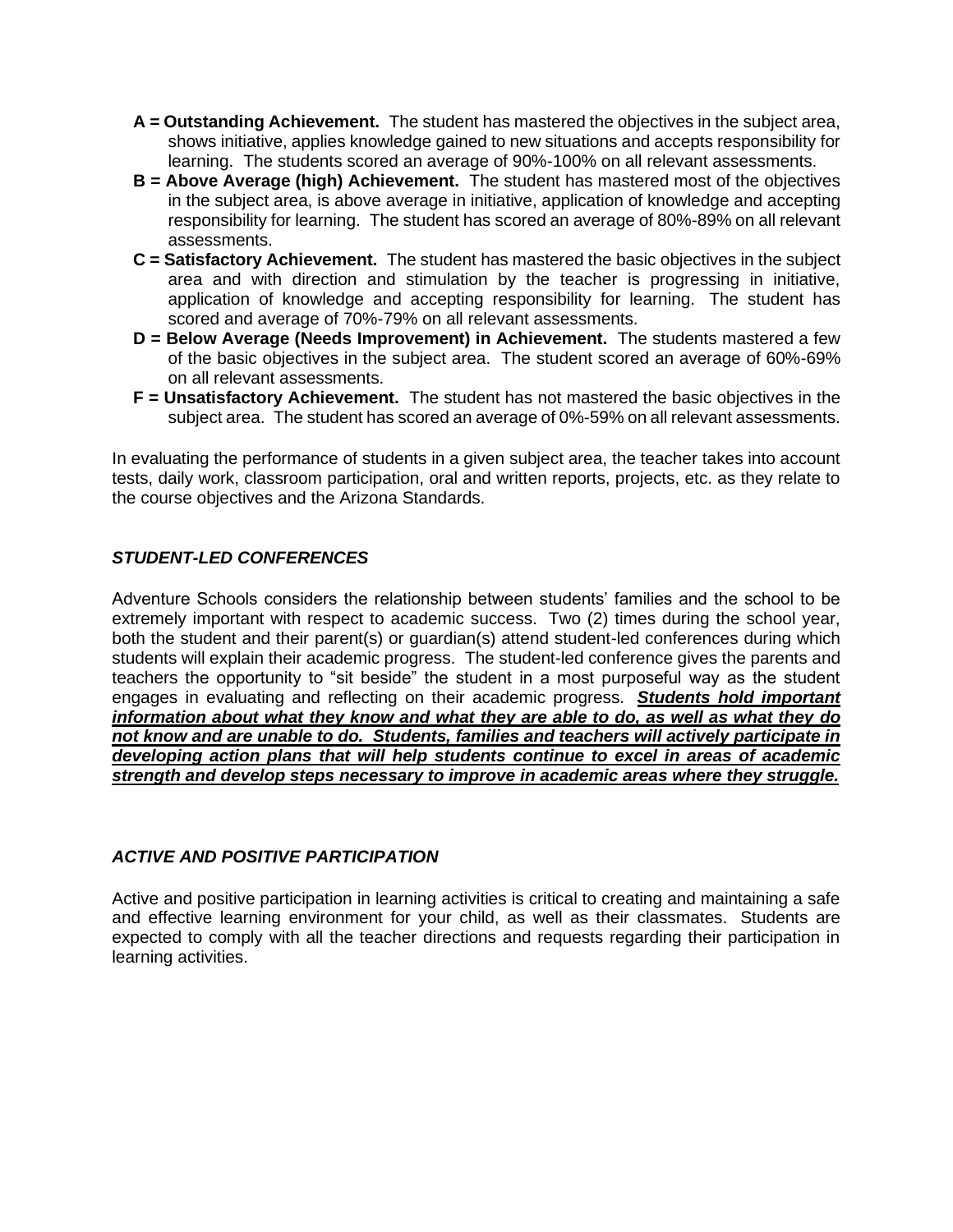#### *HOMEWORK POLICY*

Adventure Schools values high expectations, rigor and discipline. In accordance with these values, we believe the consistent discipline required to complete homework every day and on time is a foundational building block for the work ethic required for future success. It is helpful for students to have a specific time and place each night to complete their homework.

#### *OPEN DOOR POLICY*

We welcome and value your questions and comments at any time relevant to your child's learning experience at Adventure Schools.

#### *ASSESSMENTS, PORTFOLIOS & PERFORMANCE*

The faculty and staff use several methods to assess and measure the progress of students. Standardized tests, portfolios, student performance and other assessments are used to judge students' knowledge of basic skills and their use of that knowledge. Student performance is assessed as students demonstrate their mastery of knowledge and skills in each subject area.

#### *SICK POLICY GUIDELINES*

*Needs to Stay Home:*

- Fever over 100 degrees (underarm)
- Sores that are open and appear infected and are not easily covered
- Vomiting more than twice in 24 hours
- Diarrhea
- Earache
- Red eyes with discharge
- Lice or nits are present
- Not well enough to participate in activities
- Has been to the hospital or emergency room within the last 24 hours

#### *Inform Staff Member if:*

- Runny nose
- Cough
- Rash
- Been to the doctor with release from the doctor's office
- Is not acting like usual
- Family member that is ill

#### *Have a Great Day (Return to School)*

- Feeling well today
- Has been fever free for the last 24 hours, without the aid of fever reducing medication
- On antibiotics (if prescribed) for at least 24 hours before returning to school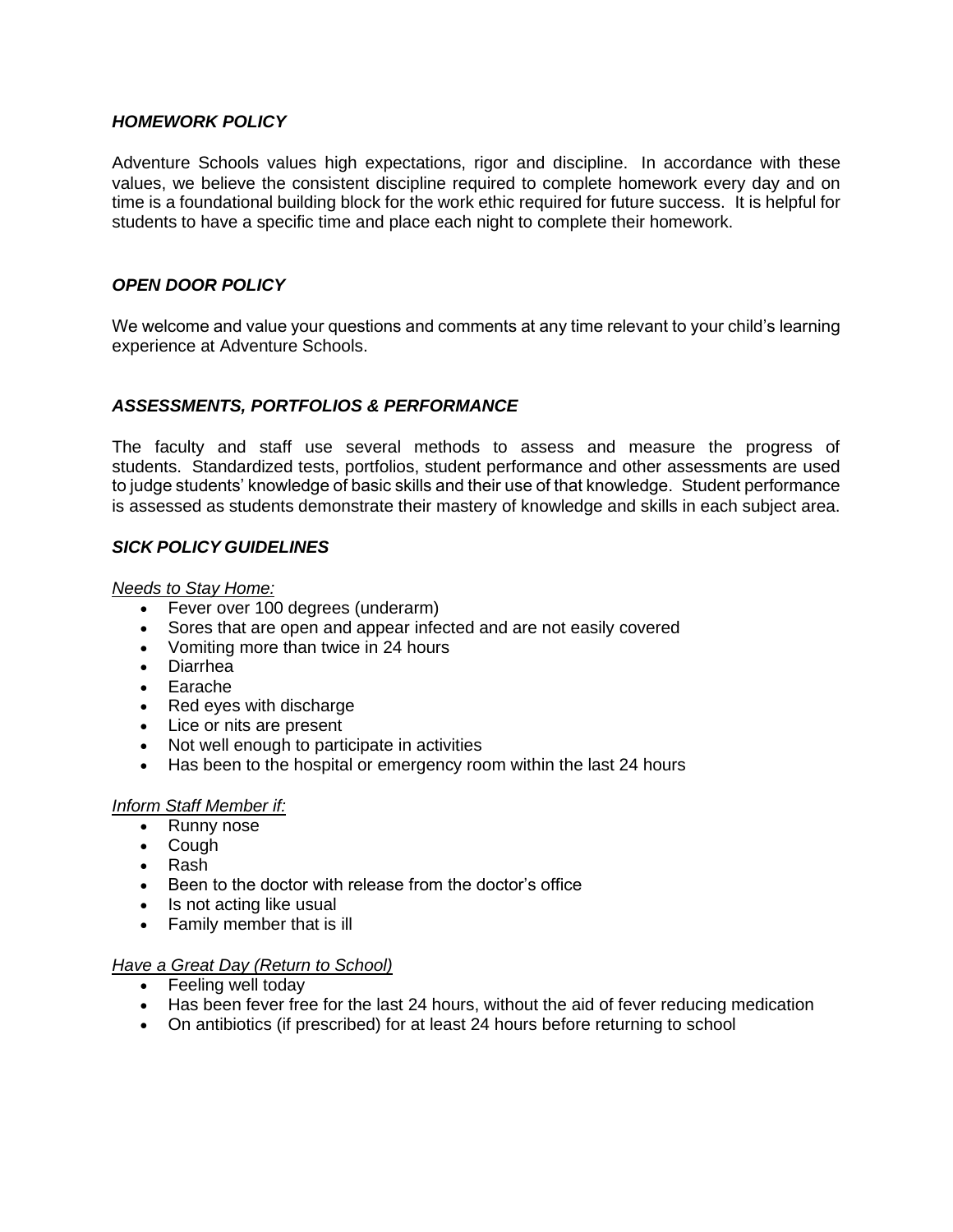#### *EARLY DISMISSAL*

A child is not permitted to leave school or the school grounds before regular dismissal without prior written consent from the parent/guardian. Notes for early dismissal of students for the purpose of dental appointments, etc. are requested. Please try to schedule all doctor, dentist and other appointments for early release days, school closure days or after school. *PARENTS MUST CHECK-OUT THE CHILD THROUGH THE OFFICE IN ALL CASES OF DEPARTURE PRIOR*  **TO DISMISSAL.** Being tardy or leaving early will cause your child to miss the opportunity to receive an Attendance Award for that month.

#### *BEFORE & AFTER SCHOOL PROGRAM*

Adventure Schools is open from 6:30 AM – 5;30 PM, offering a fee-based childcare service for non-school hours. See Preschool for a current rate schedule. The Before & After School Program contracts with the Arizona Department of Economic Security (DES) and accepts payments for childcare for children whose guardians have been approved. See Director for more information.

#### *BIRTHDAYS*

You are welcome to bring in birthday treats on your child's birthday as long as you consult with your child's classroom teacher in advance. Arizona Health and Nutrition standards require treats brought into the school be pre-packaged and store bought.

#### *CELL PHONE*

At Adventure Schools face-to-face communication is highly valued. In order to promote face-toface communication between home and school, Adventure Schools implements a no cell phone policy. All cell phone calls/texts should take place before entering or after leaving the school to allow maximum opportunity for face-to-face communication.

#### *TOYS / PERSONAL TECHNOLOGY*

Toys And personal technology are not permitted and will be held by the school for the student until the end of the day.

#### *CHANGE OF ADDRESS, EMERGENCY INFORMATION, WITHDRAWAL FROM SCHOOL*

Please notify the office of any changes in address, telephone numbers or emergency contacts. Adventure Schools **must** have an accurate telephone number on file where the parents/guardians can be reached in the event of an emergency. Please notify the school office in advance if your child will be withdrawn from school.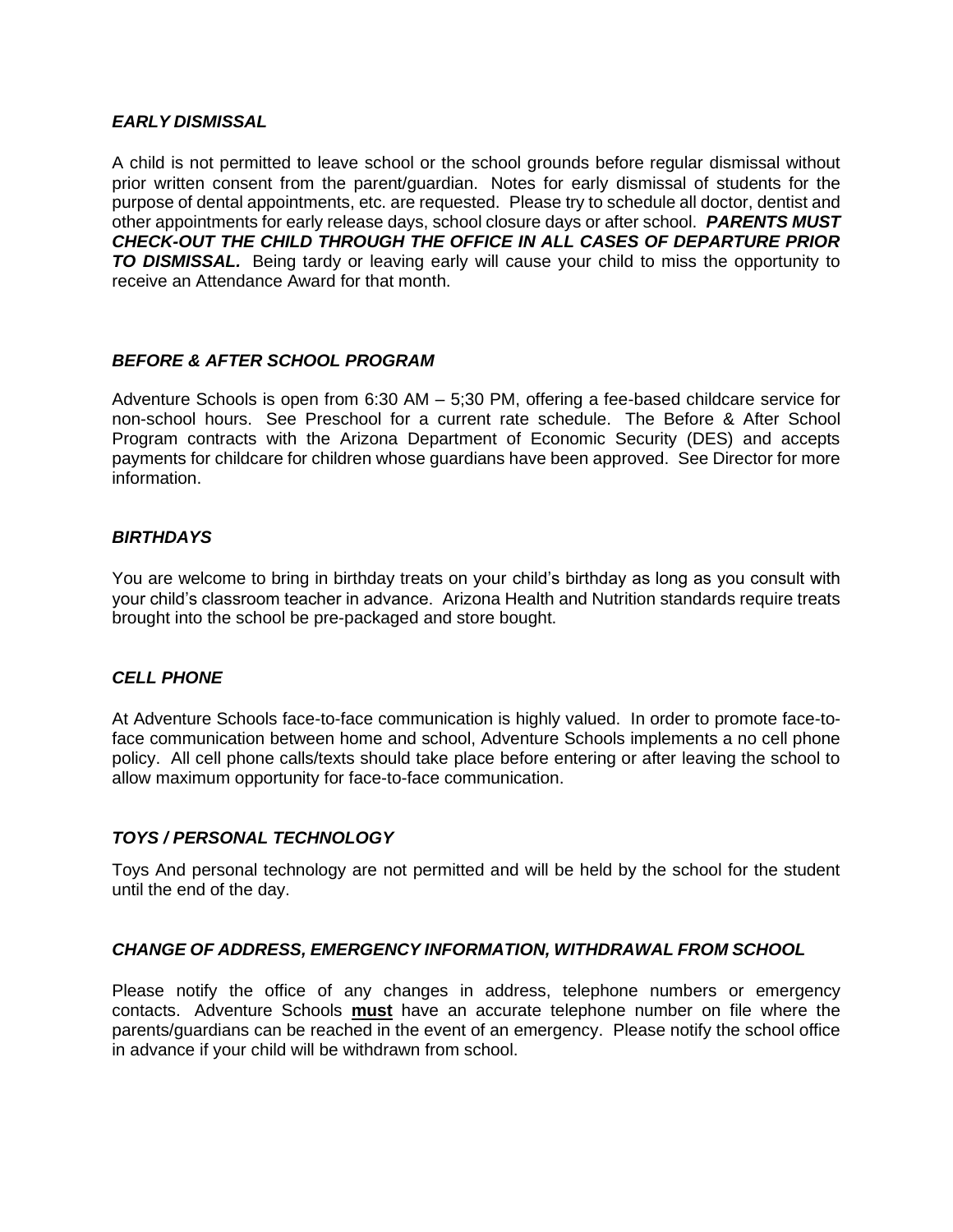#### *CHAPERONES*

We want and encourage family members to participate in school field trips. You MUST attend Chaperone Training BEFORE you can go on a field trip. It is necessary that you speak to the teacher about signing up as a chaperone, as we often have limited spaces or opportunities and cannot take all interested parties. Please do not sign up and then decide the morning of the field trip that you are not going without notifying the teacher as soon as possible so they can make alternate arrangements.

#### *CONFIDENTIALITY*

Federal and state law protects the interests of families and individual members of those families. These laws provide for the strict adherence to procedures which protect privacy rights. Failure to comply is considered an invasion of privacy and subject to penalties by law. The strict observance of privacy rights is a professional responsibility of all staff members and any volunteer serving the school. For questions regarding confidentiality, please discuss your concerns with the appropriate administrator.

#### *SCHOOL HOURS*

School begins promptly at 8:00 AM and ends at 3:00 PM and 3:15 for grades 6-8. *Every Wednesday is a 2:00 PM dismissal.* Please refer to the schedule of hours for attendance. Students who arrive late *must report to the office* before going to class. *Parents must sign in each child when their arrival is after 8:00 AM* or they will be considered absent for the day. On time arrival at school (between 7:45 AM – 8:00 AM) and a prompt pick up (3:00 PM-3:15 PM) will contribute to a true measure of safety for each child.

#### *DROP OFF & PICK UP*

Students are to be dropped off and on the playground by 8:00 AM to be considered on time for school. Students, not attending the before school program, may not be dropped off prior to 7:45 AM. Only students registered in the tuition based After School Program or after school academic clubs may remain on campus after dismissal time. Teachers are not available to watch a child after dismissal time that is not registered for these programs.

#### *PARKING*

Please park in the larger parking lot across the street from Adventure Schools. Parking directly in front of the school is reserved for families of our pre-k preschool program. Please do not use McKinley Avenue. To decrease traffic during pick up times, please remember that you have between 3:00 PM and 3:15 PM to pick up your child.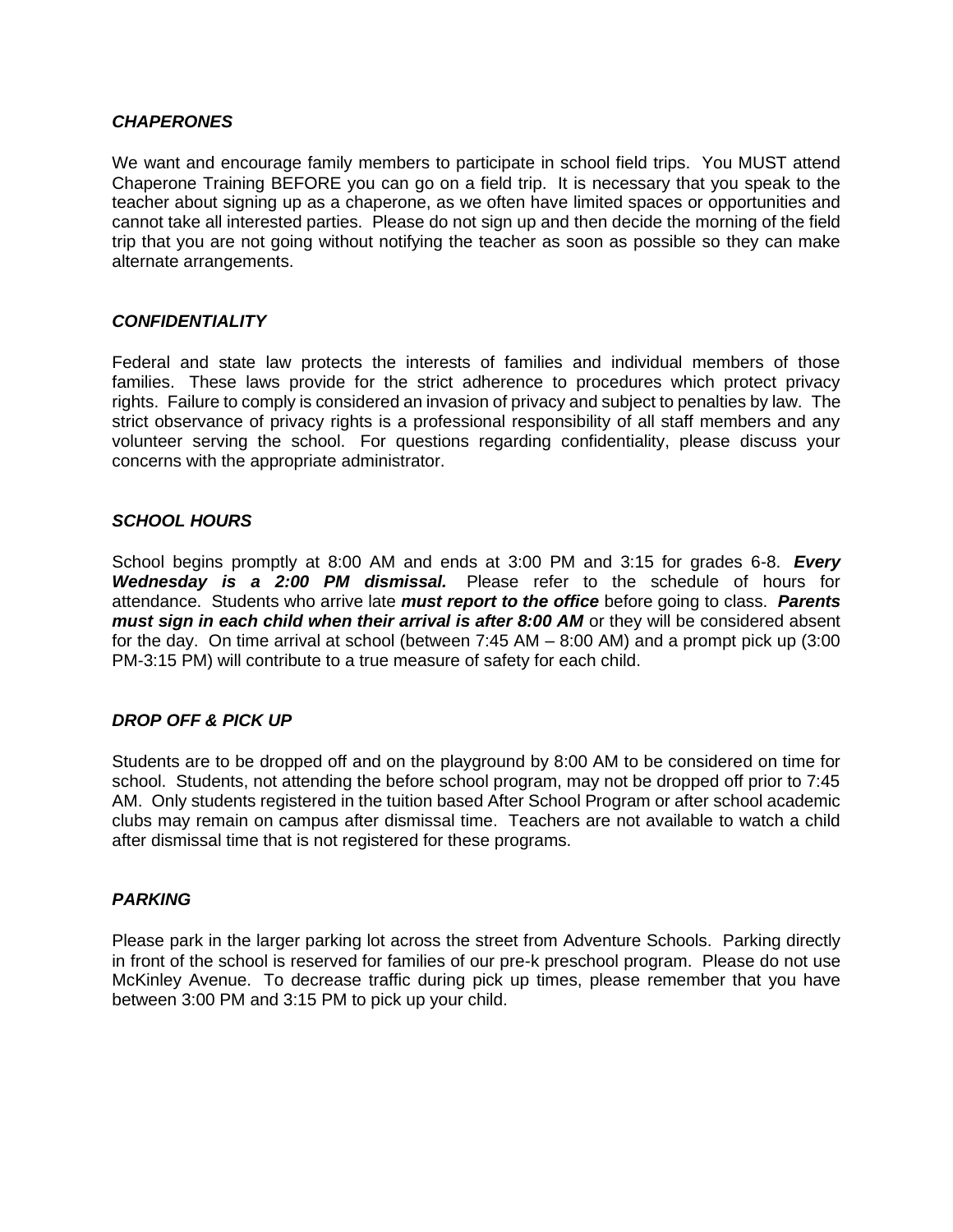#### *DRESS CODE*

There is a dress code for the school and students are expected to follow it. If you have questions or need assistance with uniforms, please do not hesitate to talk with a staff member and we will assist you. Please remember students need to wear shoes with a strap or closed toed. Flip flops and rollers/Heelys are not permitted as it is a safety concern.

**Free Dress:** We occasionally have free dress days where students are not required to wear a school uniform. Appropriate attire is required.

#### **Acceptable Dress On Free Dress Day:**

- Clothing must be clean, in good repair and size appropriate
- All shirts must be long enough to tuck inside
- All pants must be worn at the waist
- Sweaters and hooded sweatshirts may be worn BUT they must FIT and not go beyond the wrists.
- Shorts, skirts, skorts and splits must touch the top of the knee

#### **Unacceptable Dress on Free Dress Day:**

- Bare midriffs, spaghetti straps, halter tops, tank tops with large sleeve openings, tank tops with less than 2" wide straps, basketball jerseys (unless a T-shirt is worn underneath), see through, mesh or sheer tops through which undergarments can be seen, or shirts/tops that expose the entire shoulder.
- Sagging pants

#### *UNIFORMS*

Students attending Adventure Schools are required to wear school uniforms. The regulation uniform is: a navy blue, burgundy, white or light blue long or short sleeved polo style, three button knit shirt or a button down blouse with a collar and either navy blue or khaki pants, shorts, skirts, skorts or jumpers. School logo t-shirts are considered an acceptable school uniform. Denim of any color is not permitted. Families are responsible for providing clothing appropriate for the weather. Shoes and socks that allow students to be active and participate in outdoor activities is recommended. Sandals and flip flops or "no heel" footwear are discouraged.

#### **Consequences for Non-Uniform:**

- First Offense: A written warning/reminder will be given to the student to take home and get signed by their parent/guardian
- Second Offense: The student will be sent to the office to borrow clothes and the parent/guardian will be notified
- Third and All Future Offenses: The parent will be asked to either immediately bring a uniform to school or the parent will be asked to pick up the student

#### *EMERGENCIES*

In the event of an emergency, every attempt will be made to contact parents or emergency contacts if a student requires immediate medical attention. The emergency card on file in the school office lists emergency contacts. School staff will follow the parent's direction on the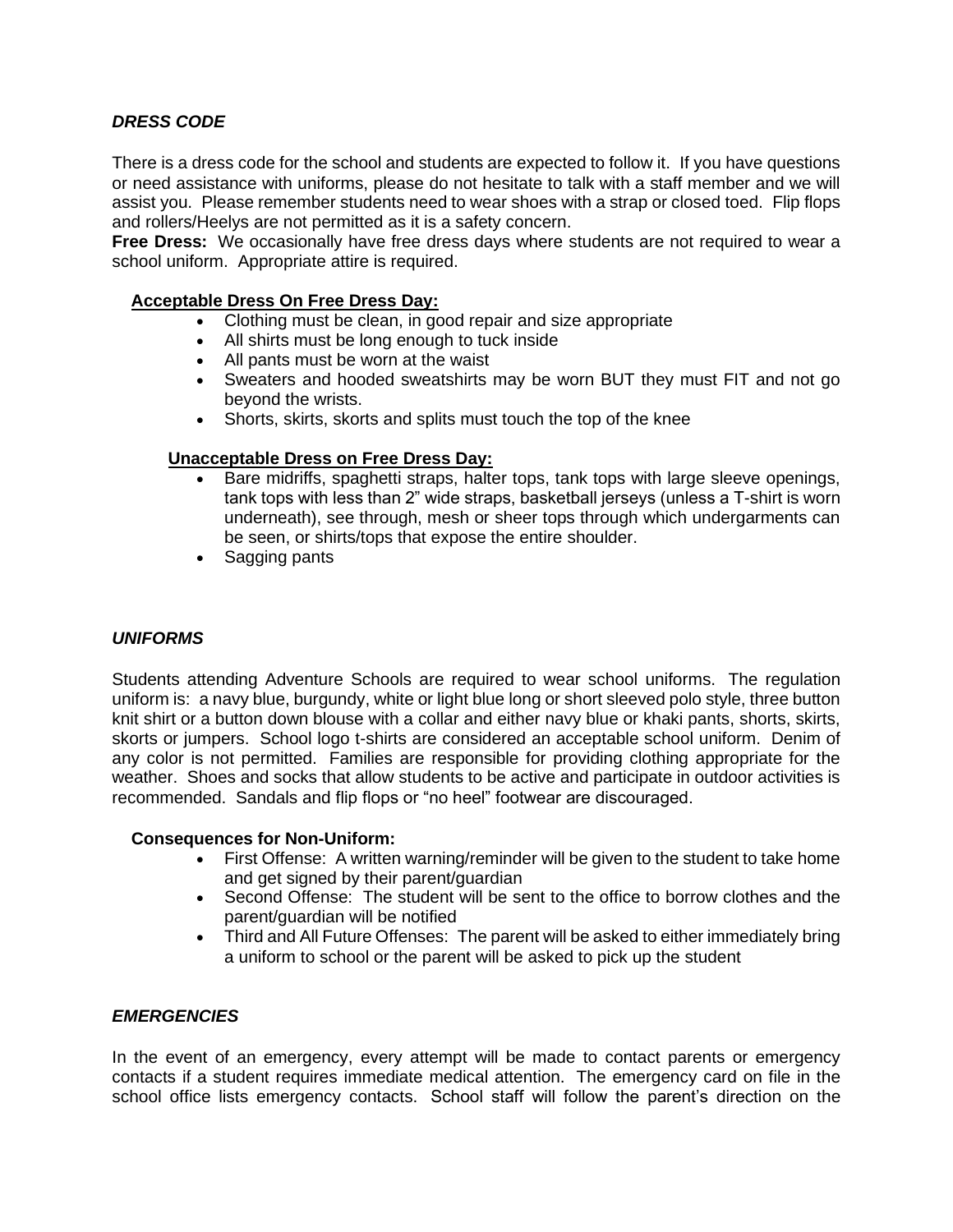emergency card as closely as possible. *PLEASE FILL OUT THE EMERGENCY CARD COMPLETELY…IF THERE IS AN EMERGENCY IT IS IMPORTANT THAT THE SCHOOL HAVE A NUMBER TO REACH YOU…IF THERE IS A CHANGE, NOTIFY US IMMEDIATELY SO THAT THE SCHOOL CAN UPDATE THE EMERGENCY CARD.*

#### *FAMILY PARTICIPATION AND INVOLVEMENT*

Adventure Schools hosts a variety of special events throughout the school year. We encourage students and their families to actively participate in these events. Events will be presented on a monthly event calendar that is sent home. We look forward to seeing you at an event soon. Be sure to check the monthly calendar to see what is happening each month. We encourage an "open door" policy, which welcomes families to visit at any time. Volunteering or longer visits should be scheduled with the classroom teacher and may require a fingerprint clearance card. Volunteers/Visitors must check in and obtain a visitor's badge.

#### *FAMILY CONDUCT*

Adventure Schools has a tradition of treating all members of the learning community with consideration and respect. Adventure Schools believes that all students, family members and staff have the right to a safe learning environment. Family members do not have the right to swear, threaten, aggressively confront or touch any child (that is not their own), staff or other individual on school property. In addition, please be aware of your language, tone of voice and actions while on campus.

#### *FIELD TRIPS*

Adventure Schools participates in a number of field trips every school year. Field trips complement the academic curriculum and it is desired that all students be able to participate. A limited number of family chaperones are permitted on field trips and they must agree to and sign the chaperone guidelines as well as **attend training for chaperones**.

#### *FIRE DRILLS*

Fire and evacuation drills are held every 30 days. Procedures are taught and practiced in preparation for fire or other emergencies.

#### *FUNDRAISERS*

In order to go on as many field trips as we would like and purchase additional equipment for the school, we appreciate all your help with our various fundraising efforts.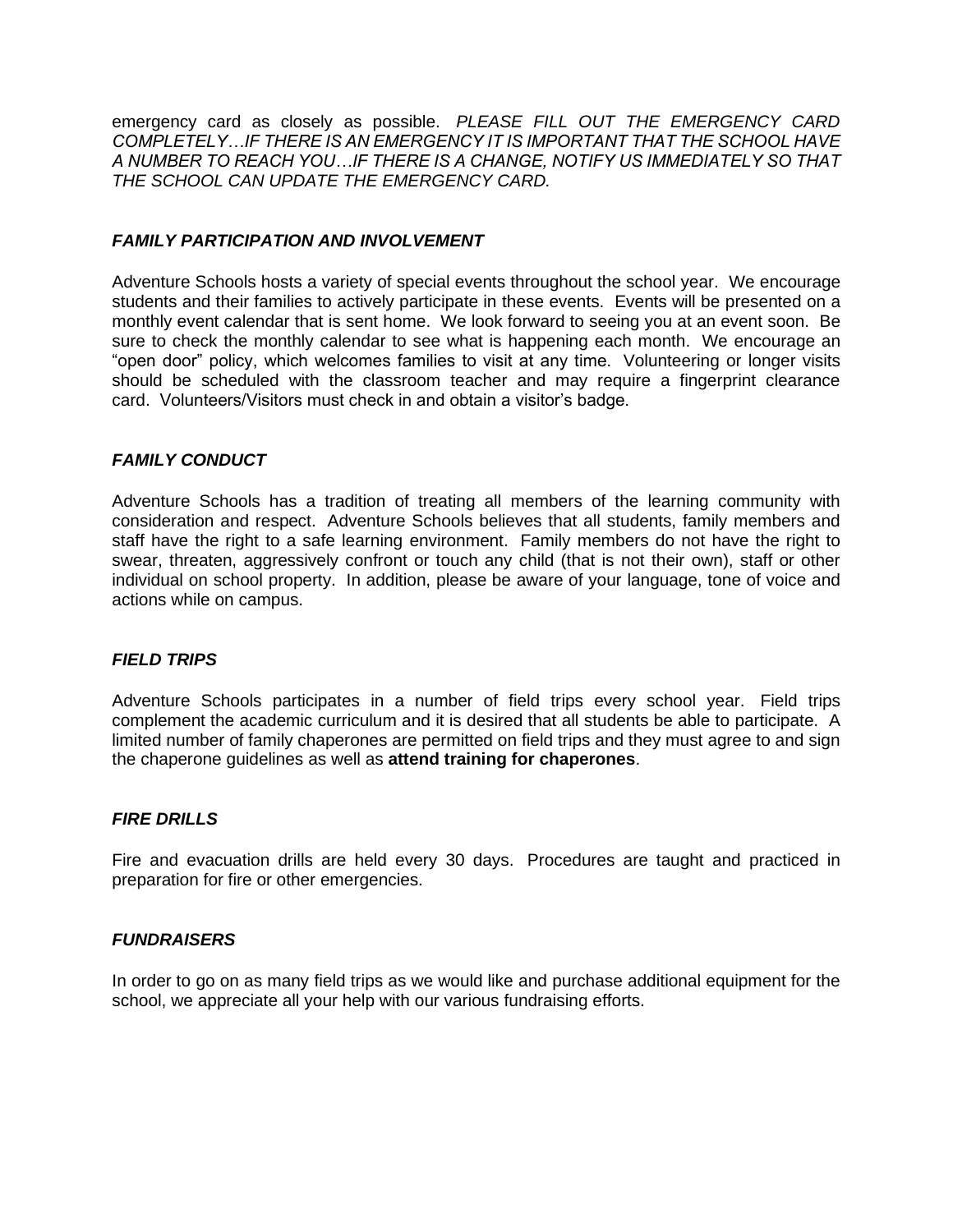#### *IMMUNIZATIONS*

State law makes it mandatory for parents/guardians to present evidence that their child has been protected against polio, diphtheria, pertussis, tetanus, mumps, measles and rubella. Immunization for Hepatitis B and second mumps, measles and rubella (MMR) is required. If your child has not been immunized, a medical, religious or personal exempt form must be on file regarding this fact.

#### *LICE*

A common problem on any school campus is head lice. Our primary concern is that head lice are easily transmitted from one student to another. Unless an infected student has all nits (egg sacks) removed, the lice will return. For these reasons, Adventure Schools recommends that students do not share hats, jackets, etc. Also, it is our policy that a student sent home for head lice must be completely nit free before returning to school and must be checked in at the office before returning to class. Routine checks for head lice are performed by school staff.

#### *LOST & FOUND*

Each year we give away boxes of sweaters, clothes, lunchboxes and other miscellaneous items to a charitable institution. *Please be sure to put your child's name on everything* so they can identify them when checking the Lost and Found. Please inspect the Lost and Found located at the front when you visit and ask your child to check there when they have lost something.

#### *LUNCH*

Adventure Schools participates in the National School Lunch Program and offers breakfast and lunch to students every day at no charge. A monthly menu will be given out the first week of each month. Students will let their teacher know at the beginning of each morning if they have brought a lunch from home or will need a school lunch. *If your student is bringing their own lunch, please label lunches with first and last name*. Lunches cannot be heated up for students. Non-fat milk or water is always available for students if they do not have a drink. Adventure School is concerned that the food that families provide to children be healthy and nutritious in order to support the growth and development of the children.

Foods high in sugar and fat, such as chips, cakes and cookies, are discouraged. Sodas are not permitted. Adventure Schools teaches children that food is a source of energy for growing and active play. We encourage development of self-help skills and table manners (i.e. cooperatively cleaning up after each meal).

#### *MEDICATIONS*

Parents/Guardians are required by state law to inform the school of medications that are to be taken by their child during school hours. Current dosage and the name of the supervising physician are needed. The school must receive written permission to administer medication. The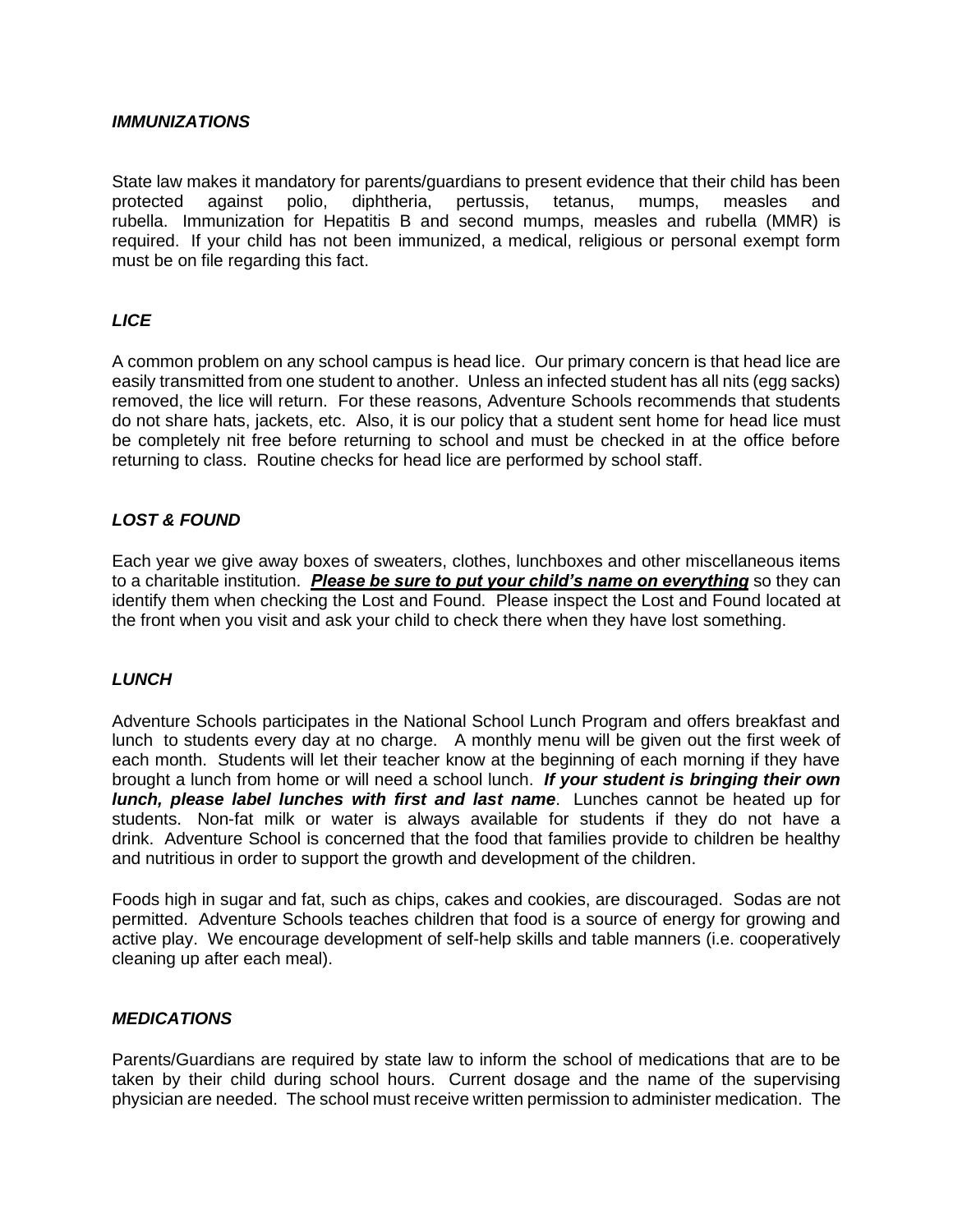school office has the required forms. School officials will not administer Over-the-Counter medications (i.e. Tylenol) without written permission from a parent/guardian. ALL medications must be in original pharmaceutical container. Medication is to be kept with administration. Medication is administered only at the times and dosage indicated on the pharmaceutical container. For the protection of your child and others, students who are ill should stay home. If a student becomes ill during the school day, a parent/guardian will be notified and asked to take the child home. Students are not permitted to have cough drops and/or any other over-the-counter medication on their person.

#### *PET POLICIES*

The decision to have pets in our classrooms is made with great care. Pets of any kind require good care and their enclosures require cleaning. Some pets bite and scratch and may be frightened by children. A new child in the classroom may have allergies that require the pet to be removed from the facility. All of these issues require consideration before a decision is reached to allow a pet in our facility.

#### **PET GUIDELINES**

Animals are chosen carefully for temperament and safety. We do not keep ferrets, turtles, iguanas, lizards or other reptiles, birds of the parrot family or any wild or dangerous animals. No pets from outside/home are allowed at Adventure Schools.

- No live animals are allowed in food preparation areas.
- Pet enclosures are not placed near areas where children eat or food is served.
- Children and adults wash their hands after handling or feeding animals.
- Children do not clean cages.
- All animals are properly cared for and provided clean water, appropriate food and clean cages.
- Food preparation/service facilities and supplies are not used to clean animal cages and aquariums.
- Animal food is stored separately from human food. Animal food is kept tightly closed to prevent insect infestation.
- We plan for the care of pets during holidays, weekends and vacations.

#### *PERMISSION SLIPS*

Permission slips for field trips have a deadline on each slip. If a permission slip is not turned in on or before the printed due date, your child will not be able to go on the field trip. If you do not have payment at the time, please speak with the Principal about alternate arrangements, but we MUST have the slip properly filled out by the printed due date.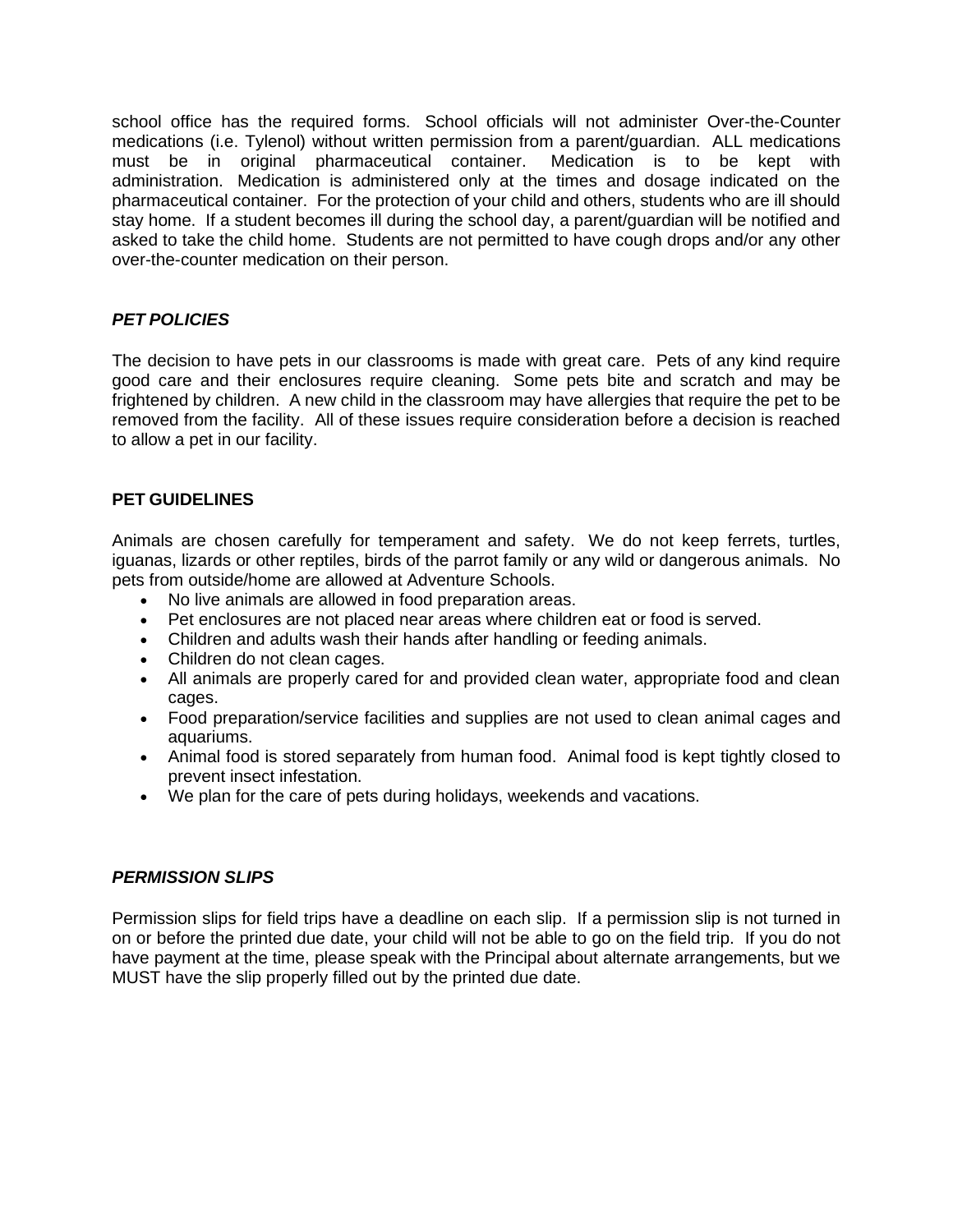#### *SMOKE-FREE/ALCOHOL-FREE CAMPUS*

Adventure Schools is a smoke-free/alcohol-free campus. No smoking (cigarettes, cigars, e-cigs, etc.) or drinking alcohol is allowed at any time on our campus, which includes the parking lot, at any school functions or during school activities, by students or adults. Drinking alcohol, smoking and the use of tobacco products are prohibited at all sites, including buildings, grounds and parking lots (including in cars parked in the Adventure Schools parking lots). *This applies to all employees, parents, visitors, contractors, sub-contractors, volunteers and other guests in the Adventure Schools buildings, grounds or properties.*

#### *SNACK*

Students in all classes will have an opportunity to eat a snack while they work during the morning. Students are permitted to bring in an individual snack from home or families can donate snacks to the teacher to share with the student's class. Adventure Schools encourages families to provide healthy and nutritious snacks in order to support the growth and development of the children. A clear water bottle (filled with water) with the student's name on it is encouraged for students to have in the classroom. They can drink water at any time during the school day. We know that eating fruits and vegetables and drinking water is a great recipe for learning because it can improve energy levels, alertness and concentration. Students will not be permitted to eat unacceptable snacks during class snack time.

- Fruit
- Vegetables
- Crackers, Wheat Thins, Saltines, Triscuits, etc.
- Cheez-Its
- **Goldfish**

#### **ACCEPTABLE SNACKS UNACCEPTABLE SNACKS**

- **Cookies**
- Candy
- Fruit Roll-Ups
- Sugar Cereal
- Any type of Chips (potato, Takis, Cheetos, etc)
- Any drink that is not water

#### *STAFF*

The staff at Adventure Schools participates in professional development to increase their abilities to teach, model and interact with students and their families. Staff qualifications and backgrounds are available in the front lobby.

#### *DISCIPLINARY MEASURES*

A primary goal of Adventure Schools is to provide a safe and constructive learning environment for each student. A variety of disciplinary measures may be used to maintain that environment. Disciplinary proceedings are designed to provide the student more appropriate choices for the future. Staff members and the administration may use a variety of measures before formal disciplinary action is taken. All disciplinary measures are applied on an individual, student-by-student basis. *The application of any disciplinary measure is not sequential but based upon the most appropriate consequence in a given situation.*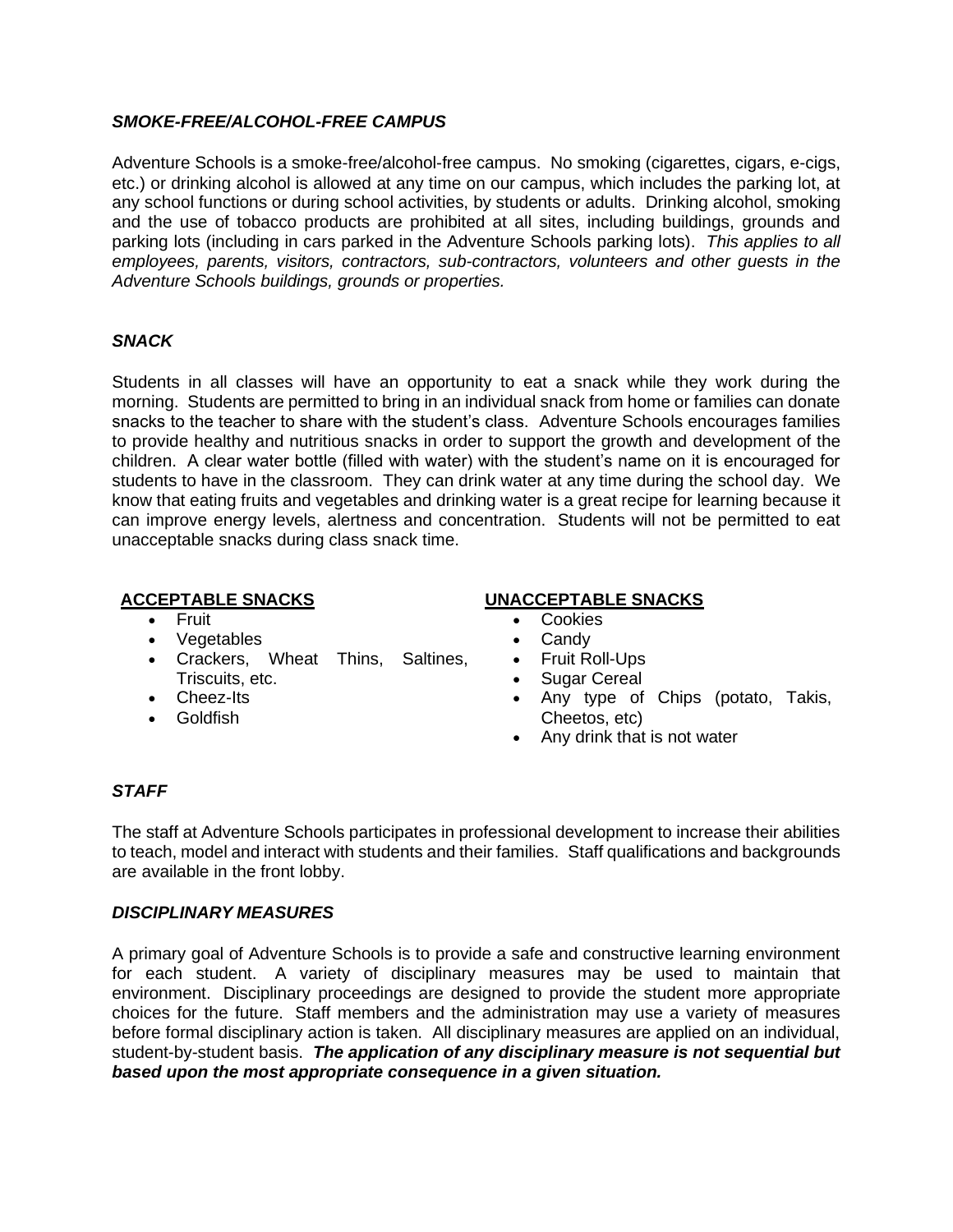#### *The following disciplinary measures may be applied:*

- **Redirection** given by a staff member to re-focus the student's attention and activity in a more positive direction.
- **Time Away from Peers** temporary short-term removal from one assigned physical site to another for reflection, self-evaluation and regrouping by the student. This is intended to be a period of time when the student has an opportunity to plan to change disruptive behavior to constructive behavior.
- **Parent/Guardian Contact**  communication between the parent/guardian and the school community is vital. In the event that formal disciplinary action needs to be taken, the parent will be notified in advance of such actions when reasonable and appropriate.
- **Parent/Guardian and/or Student Conference**  a personal meeting between the student, administration and other involved staff members in order to discuss disciplinary issues and agree upon a behavior plan for the student.
- **In-School Suspension**  students may be temporarily removed from learning center activities or class for a designated period of time as determined at a conference with parents/guardians. The student will be placed in a supervised learning environment separate from that of other students.
- **Behavior Modification Plan**  a plan may be written with parents, the student, administration and other involved individuals identifying specific behaviors and specific consequences.
- **Suspensions**  a period of time during which the student is away from school and all school sponsored activities. This action will be taken when other disciplinary measures have been exhausted or found to be inappropriate in a given situation.

The administration may suspend a student from school up to three (3) consecutive days due to the violation of selected school rules, policies and procedures. A student may be suspended for up to ten (10) days by school administration if disciplinary measures have been either exhausted or deemed inappropriate in a given situation. Conferences to determine this action shall be held with parents/guardians, the student and other involved staff members. Home learning and class assignments will be made available during the suspension. During any suspension, the student may not participate in any school activities; the student must remain off campus.

#### *WEAPONS PROHIBITIONS*

No person shall carry or possess a weapon or simulated weapon on school premises or at school functions without authorization by a school administrator. No person shall display, use or threaten to use a weapon or simulated weapon to disrupt any activity of the school whether or not such use or threat of use occurs on or in close proximity to school premises. Law enforcement will be notified.

Any staff member who observes a person in possession of a weapon or simulated weapon on school premises shall immediately report the matter to the school administration. A school administrator who observes or receives a report of a person possessing a weapon on school premises or school sponsored activity shall immediately take appropriate safety and disciplinary actions in accordance with school policies and shall immediately report a violation of this policy to a peace officer if the weapon is considered a deadly weapon.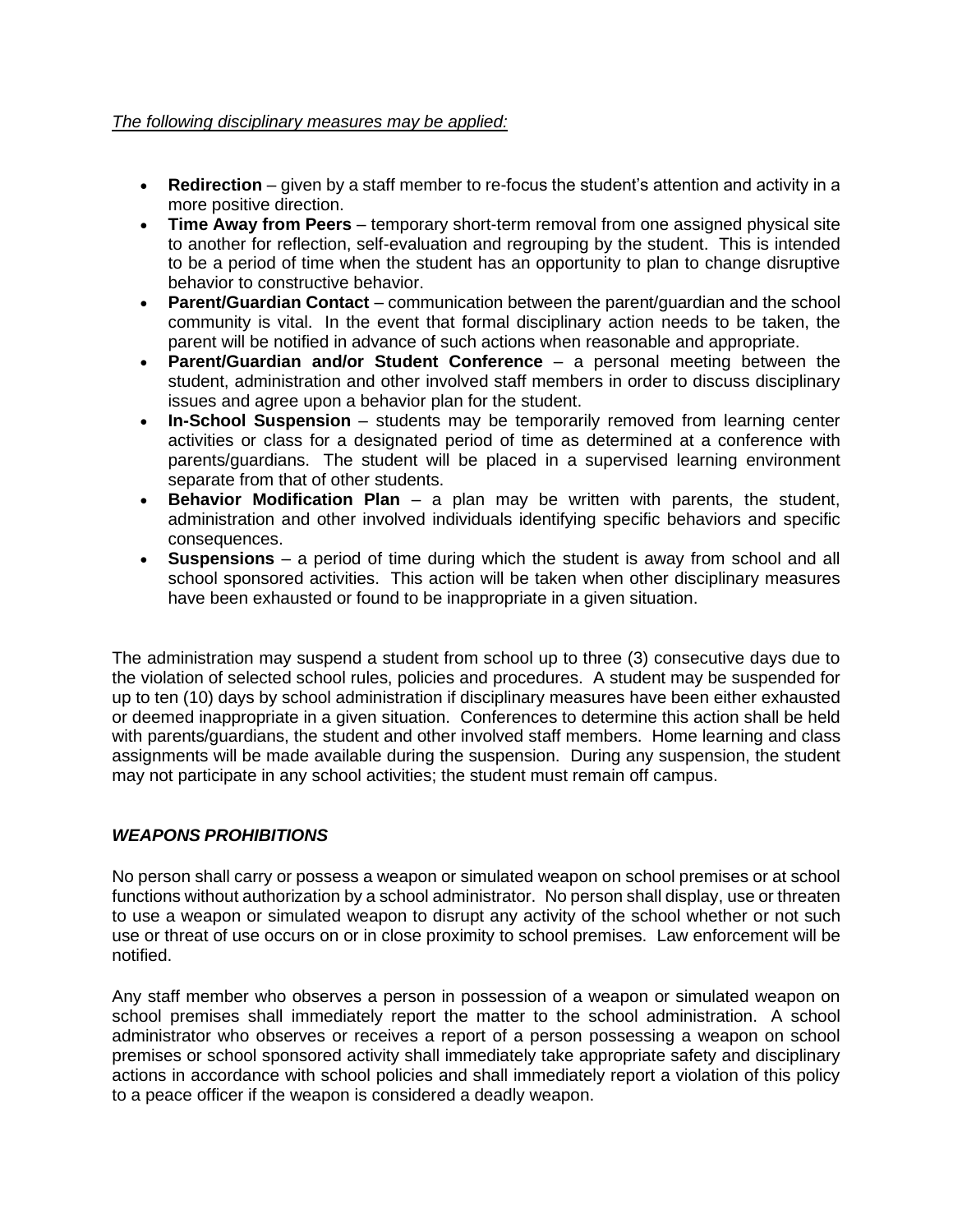A student that violates this policy by carrying or possessing firearms or other weapons or threatening to use a weapon or simulated weapon shall be in jeopardy of one of the following:

- 1. Being placed in a homebound education program for a period of not less than one year;
- 2. Suspended for a period of not less than one year; or
- 3. Expelled and not be readmitted within a one-year period, if ever.

The governing Board, in their sole discretion, may modify the one-year duration of such disciplinary action on a case-by-case basis.

#### *BULLY & HARASSMENT*

Bullying of any kind (physical or verbal) is not permitted on or off campus. Victims of bullying should report the problem immediately to an adult (i.e. teacher, counselor, administrator, etc.). Students that observe bullying should also report to an adult. Students shall note that gossip and negative comments (spoken, written, texted or posted online) can result in behavior consequences. It is important that we work together to solve problems and get along with one another in a positive way.

#### *STATEMENT OF NONDISCRIMINATION*

Adventure Schools is committed to a policy of nondiscrimination on the basis of race, sex, age, religion, disability and national origin. This policy shall prevail in all of its policies concerning staff, students, educational programs and services, and individuals with whom the Board does business.

The staff shall establish and maintain an atmosphere in which students can develop attitudes and skills fore effective, cooperative living, including:

- *Respect* for the individual regardless of economic status, intellectual ability, race, national origin, religion, sex, disability or age.
- *Respect* for cultural differences
- *Respect* for economic, political and social rights of others
- *Respect* for the rights of others to seek and maintain their own identities

The Board and staff shall promote good human relations by removing any vestige of prejudice and discrimination in employment, assignment and promotion of personnel; in unlawful location and use of facilities; in educational offerings and instructional materials.

The school administration and members of the Board shall investigate human relations complaints and protect the rights of all students and staff at Adventure School.

The policy is enacted in compliance with federal law, including the Civil Rights Act of 1964, as amended; Title IX, Educational Amendments of 1972; The Rehabilitation Act of 1973; and the Americans with Disabilities Act.

The administration is authorized to develop and implement procedures for the purpose of complying with these laws.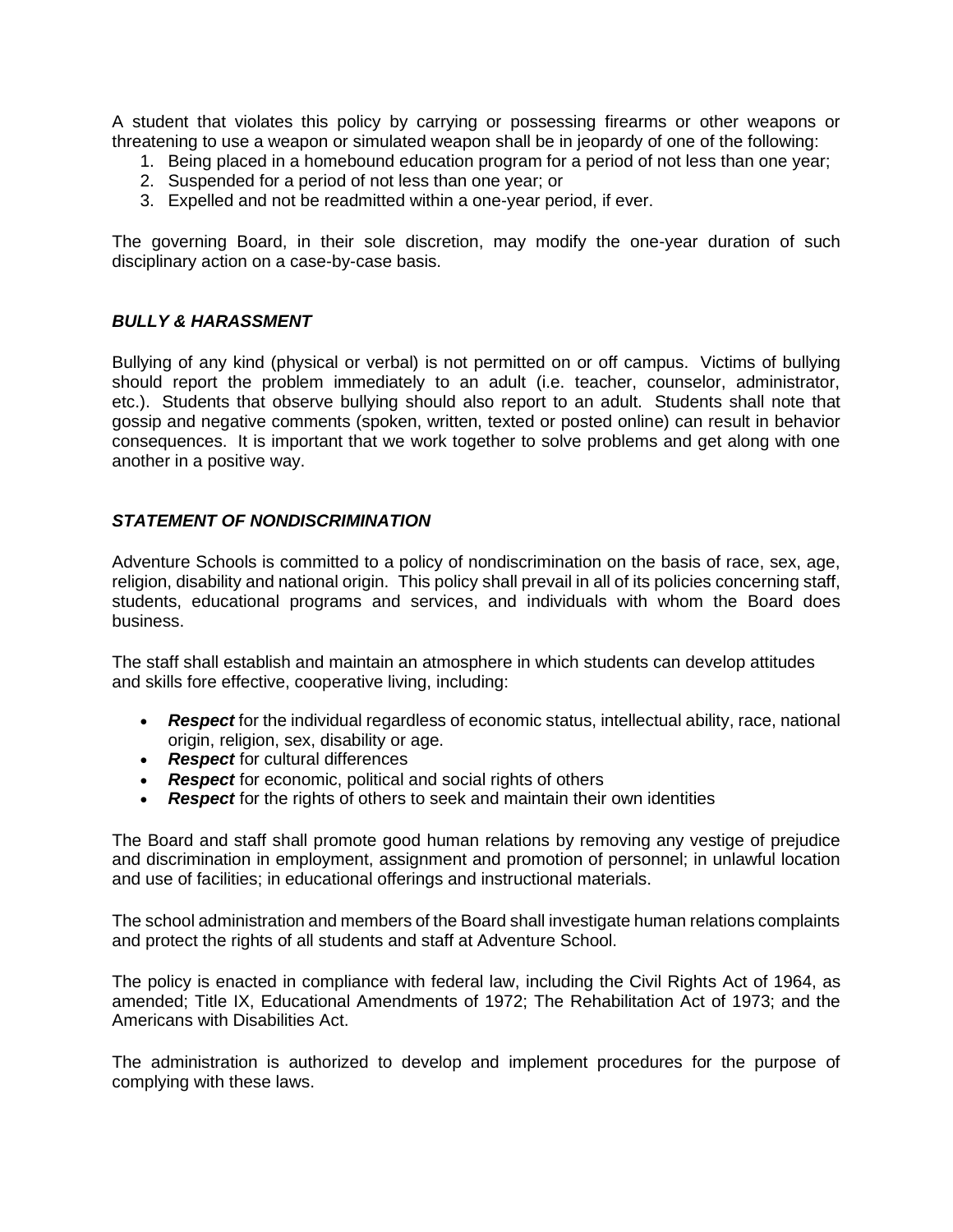#### *FOR THE PURPOSE OF THIS POLICY, WE WILL USE THE FOLLOWING DEFINITIONS FROM A.R.S. §13-105*

- *Bullying/Harassment* is any unwanted intentional behavior that hurts, harms or humiliates a student, either physically or emotionally.
- *Disruption* means any conduct that causes, is intended to cause or that is reasonably likely to cause a breakdown in the orderly process of instruction and/or school activities.
- *Injury Prone Behavior* means intentional, negligent or reckless behavior that has a reasonable possibility of hurting or damaging oneself, others or the property of others.
- *School Premises* means the school, school grounds, school transportation vehicles or any premises, grounds or vehicles used for school purposes and includes bus stops and premises where school sponsored events are held away from the school property.
- *Threat/Intimidation* includes any verbal, written or physical, implicit or explicit, communication or acts made with the intent or reasonable effect to inflict fear, injury or damage.
- *Weapon* means any of the following:
	- A firearm;
	- A knife, other than a folding pocket knife that has a blade the length of not more than  $2 \frac{1}{2}$  inches or that does not have a mechanism by which the blade can be locked in the open position (regardless of blade length);
	- A destructive device;
	- A dangerous instrument; and
	- A deadly weapon as defined by A.R.S. §13-105
- *Simulated weapon* means an instrument displayed or represented as a weapon.
- **Firearm** means any of the following:
	- Any loaded or unloaded gun that will, that is designed to, or that may readily be converted to expel a projectile by the action of an explosive;
	- The frame or receiver of any such firearm;
	- Any explosive, incendiary, poison gas, bomb, grenade, rocket having a propellant charge of more than four (4) ounces, missile having an explosive charge of more than one-fourth (1/4) ounce, mine or similar device; or
	- Any combination of parts that could be readily assembled to form a firearm
- *Destructive device* means:
	- Any device other than a firearm that will, or is designed to, or may be readily converted to expel a projectile by any means of propulsion, such as a BB/pellet gun, slingshot, bow or crossbow; or
	- Any collection of parts that could be readily assembled to form a destructive device
- *Dangerous Instrument* means anything other than a firearm, knife or destructive device that is carried or possessed by a student for the purpose of being used or being available for use to cause death or inflict serious physical injury.
- *School Premises* means the school, school grounds, school transportation vehicles or any premises, grounds or vehicles for school purposes and includes bus stops and premises where school-sponsored events are held away from school property.
- *Deadly weapon* means any weapon designed for lethal use, including firearms.